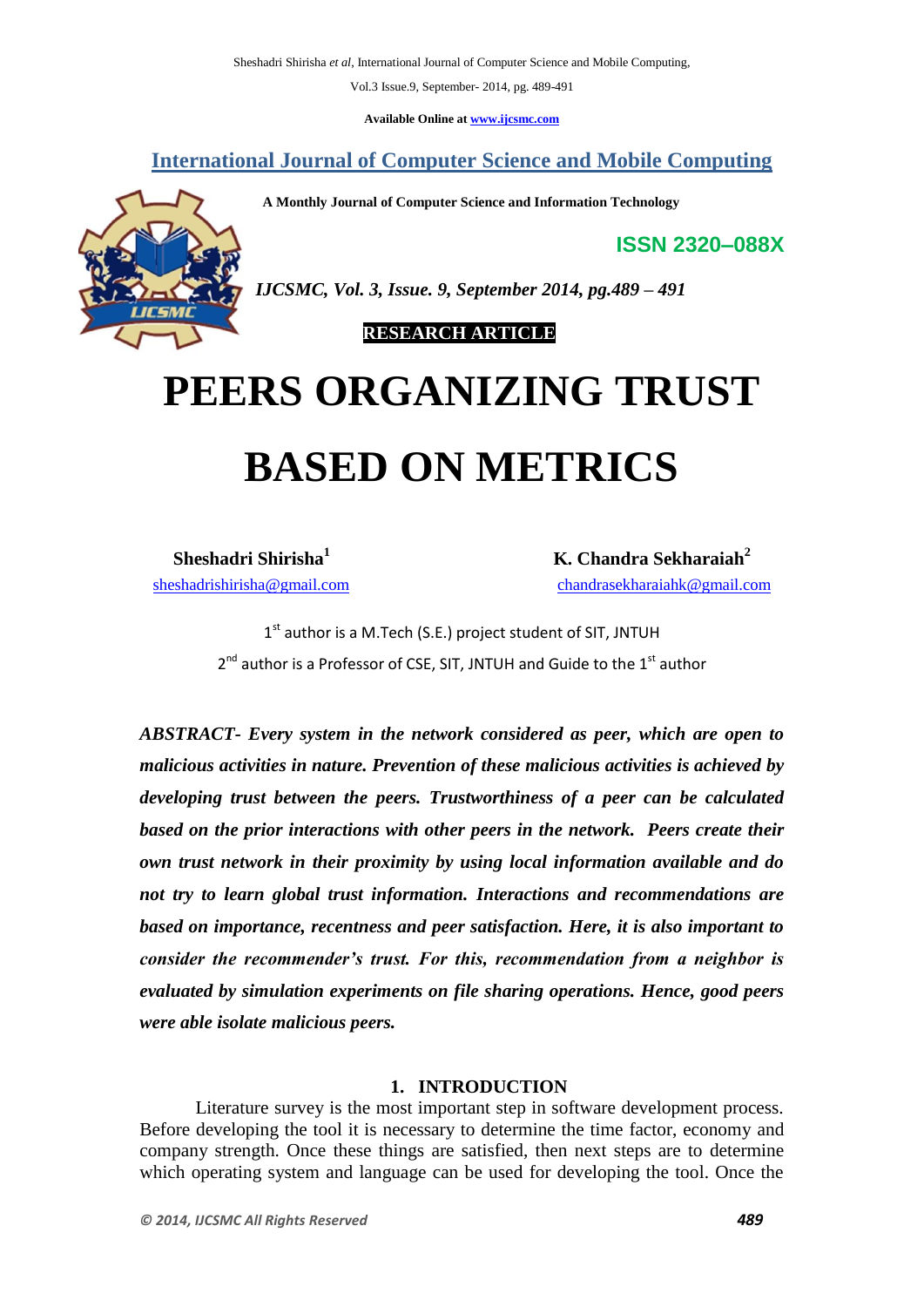programmers start building the tool the programmers need lot of external support. This support can be obtained from senior programmers, from book or from websites. Before building the system the above consideration are taken into account for developing the proposed system. The rest of the paper is organized as follows: Section 2 describes about motivation and related work. Section 3 refers to the references that helped me in understanding the topic.

## **2. RELATED WORK**

Precisely, peers are open in nature and evaluate trust in a discrete domain as an aggregation of direct experience and recommendations of their parties. To test the accuracy of the recommendations Abdul-rahman and hailes defined a semantic distance measure and Yu and Singh's model evaluates trust recommendations based on referral chains which is a primary method of developing trust in others. Also used a statistical model based on trust, reputation and reciprocity concepts. In this reputation is propagated through multiple referral chains. All of them by chance resulted in incorrect trust derivation.

Peers are made capable of organizing the trust models based on metrics by themselves can protect peers from malicious peers. Each peer acts as a master as well as slave in the network. When a peer request for data, peer being requested calculate the trustworthiness of the requested peer by trust recommendations, reputation and services provided by other peers in the network. Reputation loses its importance as experience with an acquaintance increases. The recommendation trust metric is important when requesting recommendations. Distributed sharing is able to achieve with peer to peer establishment.

**Technology:** Java swings is used for developing the system.

## **REFERRENCES**

[1] K. Aberer and Z. Despotovic, "Managing Trust in a Peer-2-Peer Information System, " Proc. 10th Int'l Conf. Information and KnowledgeManagement (CIKM), 2001.

[2] F. Cornelli, E. Damiani, S.D.C. di Vimercati, S. Paraboschi, and P.Samarati, "Choosing Reputable Servents in a P2P Network," Proc.11th World Wide Web Conf. (WWW), 2002.

[3] S. Kamvar, M. Schlosser, and H. Garcia-Molina, "The (Eigentrust)Algorithm for Reputation Management in P2P Networks," Proc.12th World Wide Web Conf. (WWW), 2003.

[4] L. Xiong and L. Liu, "Peertrust: Supporting Reputation-BasedTrust for Peer-to-Peer Ecommerce Communities," IEEE Trans.Knowledge and Data Eng., vol. 16, no. 7, pp. 843-857, July 2004.